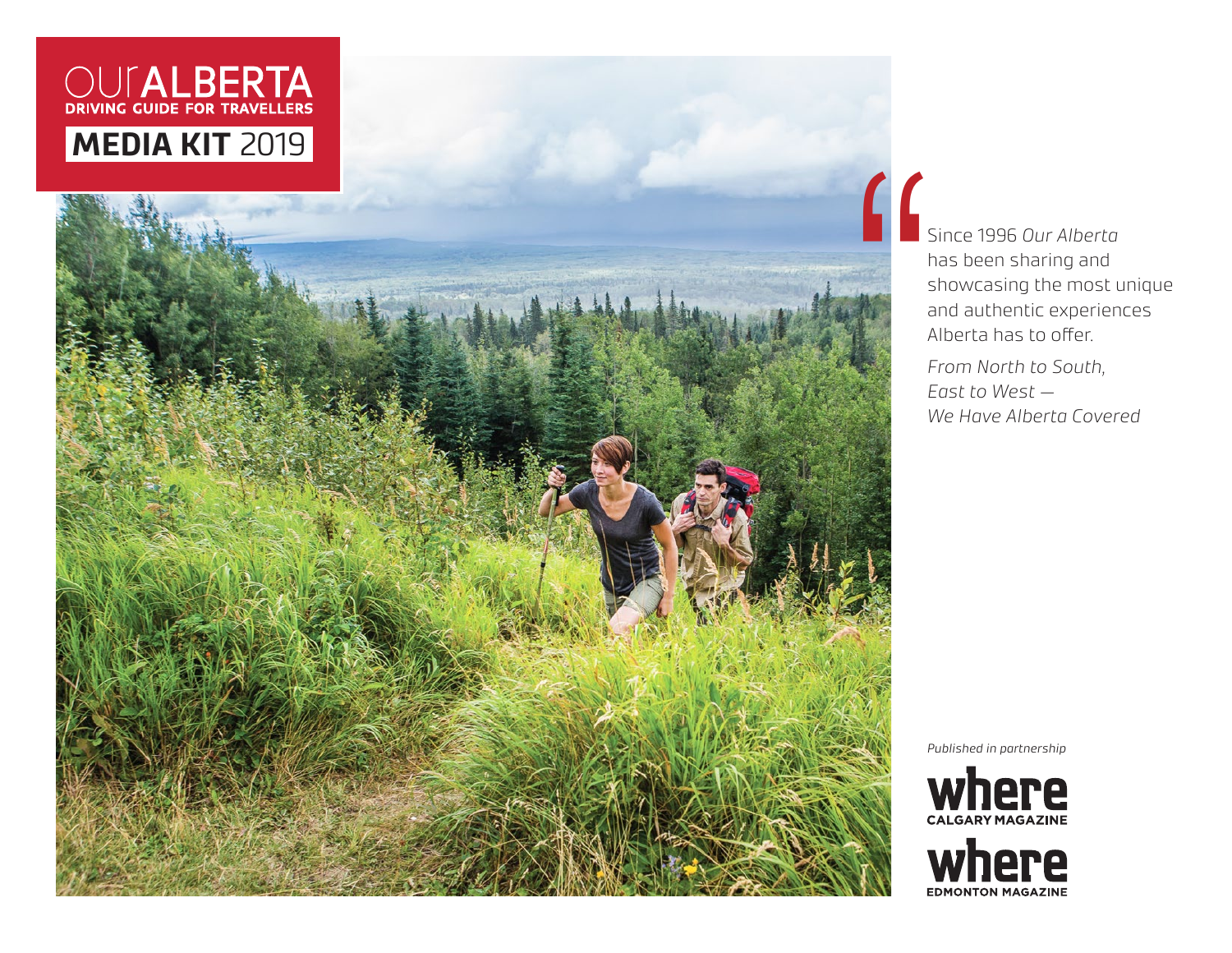

# **Essential Alberta Experiences**

The *Our Alberta* travel guide is bursting with carefully curated stories, guides, maps, and lists that direct travellers to unique cultural experiences and recreational adventures across the province.

The magazine is researched and written by people who know and love Alberta's thrilling activities, western charm, burgeoning urban centres, and awe-inspiring geography. The colourful and authentic destinations and activities that Alberta visitors crave are reflected in the magazine's insightful and informed content as well as its attractively designed pages, which are brimming with eye-catching photographs.

*Our Alberta's* at-a-glance maps, guides, and attraction information give the reader practical travel tools, making it as indispensable as it is informative and interesting!



**Our Cities**

**Our Experience**

Ille've **Got Spirits** Yes We Do!



**Local Focus**



### **Attractions**



## **Editorial Features Include:**

- Special Events & Festivals
- Notable Attractions
- Historic Spots
- Relaxing Lakes

## **Extensive Information on:**

- Rocky Mountains
- Southern Alberta
- Calgary & Area
- Central Alberta
- Edmonton & Area
- Northern Alberta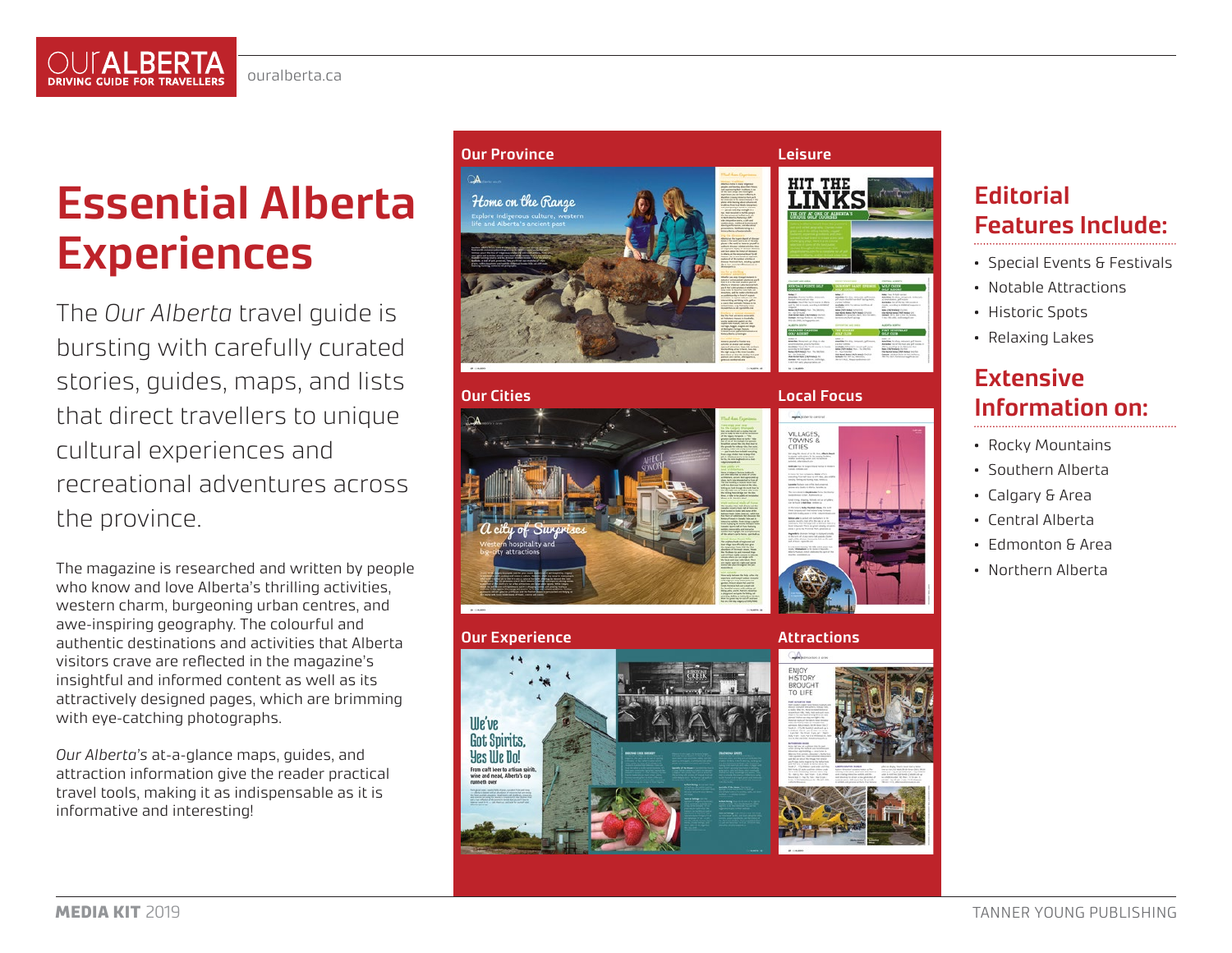

OUT**ALBERTA** DRIVING GUIDE FOR TRAVELLERS

## **Alberta Tourism Fast Facts**

**AB 6.2M 3.7M 5.6M 11.8M HOTELS/MOTELS RESORTS 16M** STAY IN ALBERTA **ACCOMMODATION ANNUALLY CDN .5M 4.2M CAMPING TRAILER AB 3.7M 3.7M .9M .7M 1.6M 5.3M VISITING FRIENDS & RELATIVES 1.4M BUSINESS .9M**<br><sup>OTHER</sup> **CDN .8M .5M .2M 4.5M PLEASURE 12.1M OVERNIGHT ALBERTA OVERNIGHT VISITS IN PERSONS, PARTIES, DOLLARS**<br>**& DAYS & DAYS PER PERSON PER PARTY Spending AB CDN Ntl Avg AB CDN Ntl Avg Per Night** \$85 \$85 \$83 \$141 \$128 \$135 **Per Visit** \$205 \$478 \$272 \$341 \$723 \$441 **Avg Days Stayed Avg Party Size** 2.4 5.4 3.2 3 2.4 2.8



Source: Domestic Tourism in Alberta 2016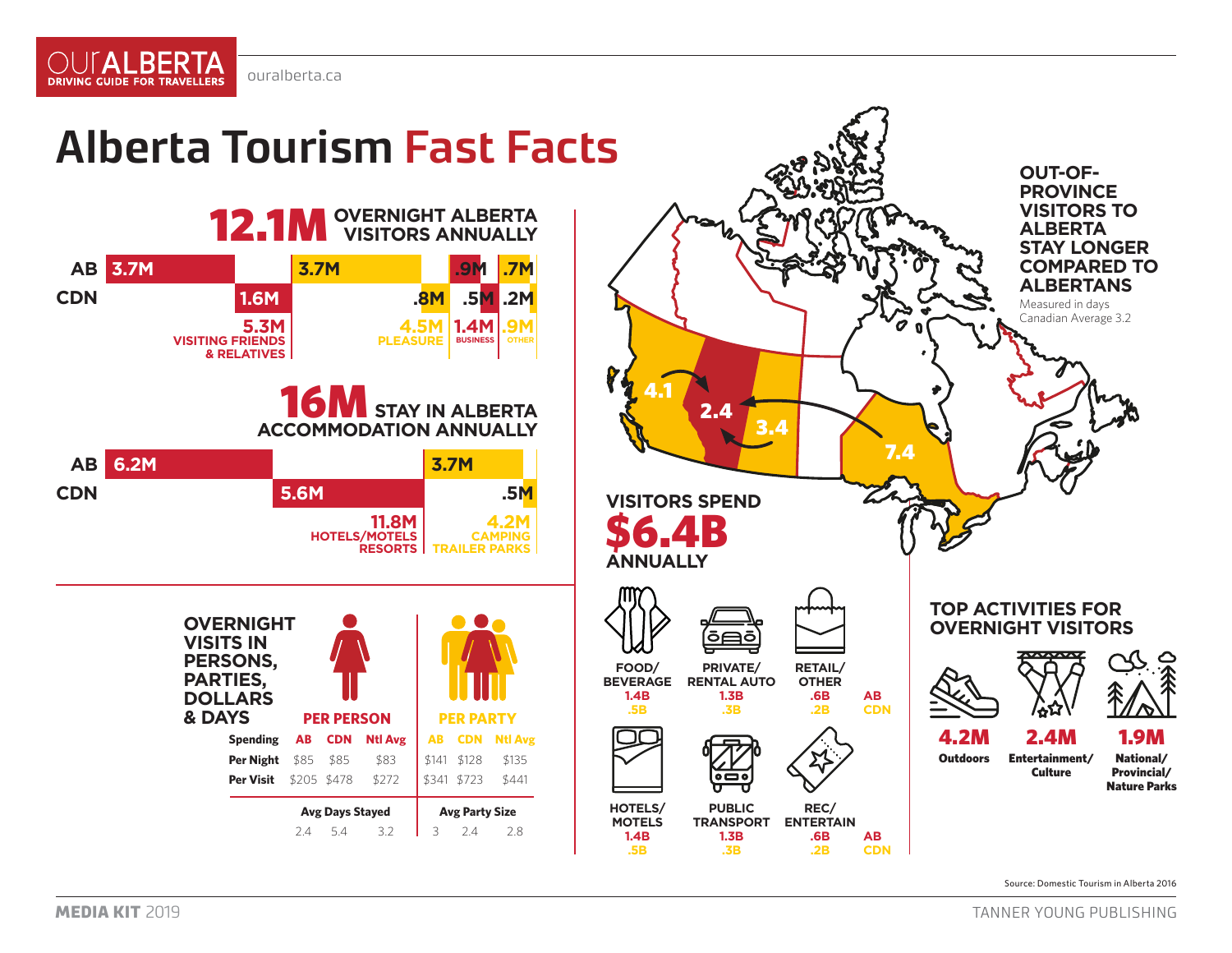### **Rates**

| <b>DISPLAY ADS</b>  | <b>1ISSUE (ANNUAL)</b>     |  |
|---------------------|----------------------------|--|
| Back Cover          |                            |  |
| Inside Covers       |                            |  |
| Double Page Spread  |                            |  |
| <b>Full Page</b>    | For rates, please          |  |
| 2/3 Page Vertical   | call 780-465-3362 or email |  |
| 1/2 Page Island     | sales@tanneryoung.com      |  |
| 1/2 Page Horizontal |                            |  |
| 1/3 Page Square     |                            |  |
| 1/6 Page Vertical   |                            |  |

### **Deadlines**

| <b>BOOKING</b> | <b>MATERIAL</b> | <b>STREET</b> |
|----------------|-----------------|---------------|
| April 5 2019   | April 12, 2019  | May 2019      |

### **Contacts**

**Sales** sales@tanneryoung.com

**Publisher** Rob Tanner, rob@tanneryoung.com **Editor** Carmen D. Hrynchuk, editor@tanneryoung.com **Production** Cheryl Lindquist, traffic@tanneryoung.com **Customer Relations** Marie Tanner, marie@tanneryoung.com

#### **Tanner Young Publishing Group**

#1, 9301 50 Street, Edmonton, AB T6B 2L5 Canada 780-465-3362 | tanneryoung.com

## **Print Ad Sizes**

| <b>Display Ad</b>           | Dimensions (width x depth)                                                             |  |
|-----------------------------|----------------------------------------------------------------------------------------|--|
| Full Page Bleed             | 8.125" x 10.75" Trim<br>8.625" x 11.25" Bleed<br>7.125" x 9.75" Live Area              |  |
| Double Page Spread<br>Bleed | 16.25" x 10.75" Trim<br>16.75" x 11.25"<br><b>Bleed</b><br>15.25" x 9.75"    Live Area |  |
| 2/3 Page Vertical           | $4.667" \times 9.875"$                                                                 |  |
| 1/2 Page Island             | 4.667" x 7.375"                                                                        |  |
| 1/2 Page Horizontal         | 7125" x 4 875"                                                                         |  |
| 1/3 Page Square             | $4.667" \times 4.875"$                                                                 |  |
| 1/6 Page Vertical           | 2 25" x 4 875"                                                                         |  |





## **Ad Policies**

- The publisher will not assume any responsibility for advertising reproductions that do not conform to the requirements listed below.
- Advertisers and/or advertising agencies assume full responsibility for all content of advertisements.
- All advertising is subject to acceptance by the publisher.
- The publisher reserves the

## **Ad Requirements**

#### **Press Ready Files**

- Please build your ad to the exact size specified, with no excess white surrounding the image area.
- Ads intended to bleed should be built to the publication's Trim Size with images extending beyond that by an additional 1/4" on all sides. This can be done using the bleed settings in your software program. Keep all essential elements (text & logos) 1/2" inside the TRIM.
- Do not include crop marks.
- Press-ready files must be supplied in PDF/X-1a format to comply with industry standards.
- All files MUST be supplied in CMYK colour mode. Any non-process colours (i.e. RGB, Pantone) will be converted to CMYK. The publisher will not be responsible for any colour shifts that may result from this conversion.
- All fonts must be embedded.
- All images must be a minimum resolution of 300 dpi at 100% size.
- The combined ink density of CMYK colours should not exceed 300%.
- Do not apply trapping to PDF files.

right to add a keyline to fractional ads to differentiate them from editorial.

- Late receipt of ad materials or changes are subject to additional charges.
- The publisher owns all rights to advertisements and related media produced by the company. Advertiser purchases only space and one time use of artwork.
- **Proofs**
- SWOP certified hard-copy proofs such as EPSON or FUJI are required as a colour accurate guide for reproduction (PDF, tear sheets, colour laser or inkjet printer proofs are NOT acceptable for reference).
- Hard-copy proof must be generated from the same PDF file that is supplied for publishing.

#### **Supplied Material For Ad Design Services**

- Up to 1/4 page ads: image size minimum 6" x 4" at 300 dpi.
- Half-page and full-page ads: image size minimum 8" x 10" at 300 dpi.
- Text in digital format.

#### **Web Ready Files**

- Web optimized files (JPG, GIF, PNG), maximum file size 100 KB.
- Include 1 pixel border.

#### **Delivery Information**

- **• EMAIL** traffic@tanneryoung. com up to 10 MB
- **• HIGHTAIL** hightail.com/u/ Tanner-Young-Publishing-Group
- **• COURIER** Tanner Young Publishing Group #1, 9301 50 Street, Edmonton, AB T6B 2L5 Canada